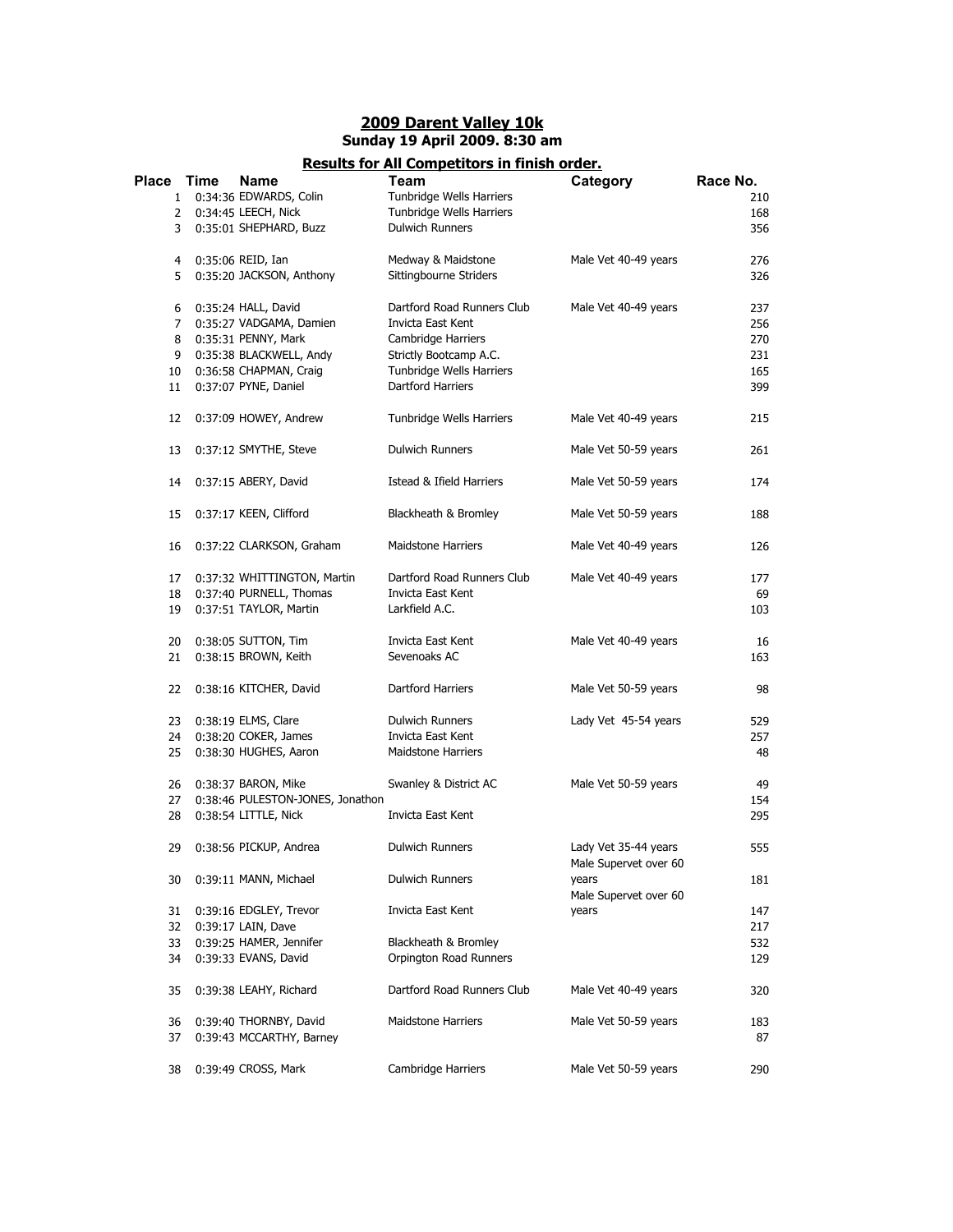| 39             | 0:39:58 PALFREY, Daryl                                                          | Tunbridge Wells Harriers                         | Male Vet 40-49 years           | 124               |
|----------------|---------------------------------------------------------------------------------|--------------------------------------------------|--------------------------------|-------------------|
| 40             | 0:40:05 WILSON, Duncan                                                          | <b>Dulwich Runners</b>                           | Male Vet 40-49 years           | 325               |
| 41             | 0:40:12 PATTERSON, Angus                                                        | Orpington Road Runners                           | Male Vet 40-49 years           | 324               |
| 42             | 0:40:13 FORD, Mark                                                              |                                                  | Male Vet 40-49 years           | 26                |
| 43<br>44       | 0:40:15 PAIRMAN, Steven<br>0:40:18 CLARK, Matthew                               | Blackheath & Bromley<br>Tunbridge Wells Harriers | Male Vet 40-49 years           | 359<br>182        |
| 45             | 0:40:22 O'CONNELL, Thomas                                                       | Thanet Road Runners AC                           | Male Vet 50-59 years           | 248               |
| 46             | 0:40:23 BUTLER, Peter                                                           | Dartford Road Runners Club                       | Male Vet 50-59 years           | 59                |
| 47             | 0:40:26 LAWS, Derek                                                             | Orpington Road Runners                           | Male Vet 40-49 years           | 161               |
| 48             | 0:40:27 O'GRADY, Paul                                                           | Orpington Road Runners                           | Male Vet 40-49 years           | 238               |
| 49             | 0:40:32 TAYLOR, Mark                                                            | Tunbridge Wells Harriers                         | Male Vet 50-59 years           | 304               |
| 50             | 0:40:36 THOMSON, Michael                                                        | Tunbridge Wells Harriers                         | Male Vet 40-49 years           | 167               |
| 51             | 0:40:37 THOMPSON, David                                                         | <b>Billericay Striders</b>                       | Male Vet 40-49 years           | 336               |
| 52             | 0:40:42 HAWKINS, Sharon                                                         | <b>Maidstone Harriers</b>                        | Lady Vet 45-54 years           | 470               |
| 53             | 0:40:51 REEVES, Michael                                                         | Petts Wood Runners                               | Male Vet 40-49 years           | 226               |
| 54             | 0:40:53 COATES, Graham J                                                        | Blackheath & Bromley                             | Male Vet 50-59 years           | 288               |
| 55             | 0:41:06 BLYTHE, Gary                                                            |                                                  |                                | 333               |
| 56             | 0:41:11 HALE, David                                                             |                                                  | Male Vet 40-49 years           | 234               |
| 57<br>58       | 0:41:13 DENYER, John<br>0:41:24 DELICATA, Paul                                  | Sevenoaks AC<br>Blackheath & Bromley             | Male Supervet over 60<br>years | 242<br>39         |
| 59             | 0:41:25 TAYLOR, Tara                                                            | Tunbridge Wells Harriers                         | Lady Vet 35-44 years           | 528               |
| 60<br>61       | 0:41:27 SPENCER-WOOD, Julian<br>0:41:31 JOHNSON, Mark G                         | Kent AC                                          | Male Vet 50-59 years           | 344<br>268        |
| 62<br>63<br>64 | 0:41:35 FULLILOVE, Michael<br>0:41:39 MANNING, Andrew<br>0:41:40 SEARS, Richard | Dulwich Runners<br><b>Maidstone Harriers</b>     | Male Vet 40-49 years           | 357<br>269<br>272 |
| 65<br>66       | 0:41:46 TALBOT ROSNER, Vicky<br>0:41:54 ROBSON, Mark                            | Invicta East Kent                                | Lady Vet 45-54 years           | 407<br>137        |
| 67             | 0:41:56 FENLON, Steve                                                           | Tunbridge Wells Harriers                         | Male Vet 40-49 years           | 312               |
| 68             | 0:42:00 BILLINGTON, Steve                                                       | Vigo Runners                                     | Male Vet 40-49 years           | 170               |
| 69             | 0:42:01 WEBER, Mark                                                             | Larkfield A.C.                                   | Male Vet 40-49 years           | 34                |
| 70             | 0:42:03 MAIFREDI, Daniele                                                       |                                                  | Male Vet 40-49 years           | 6                 |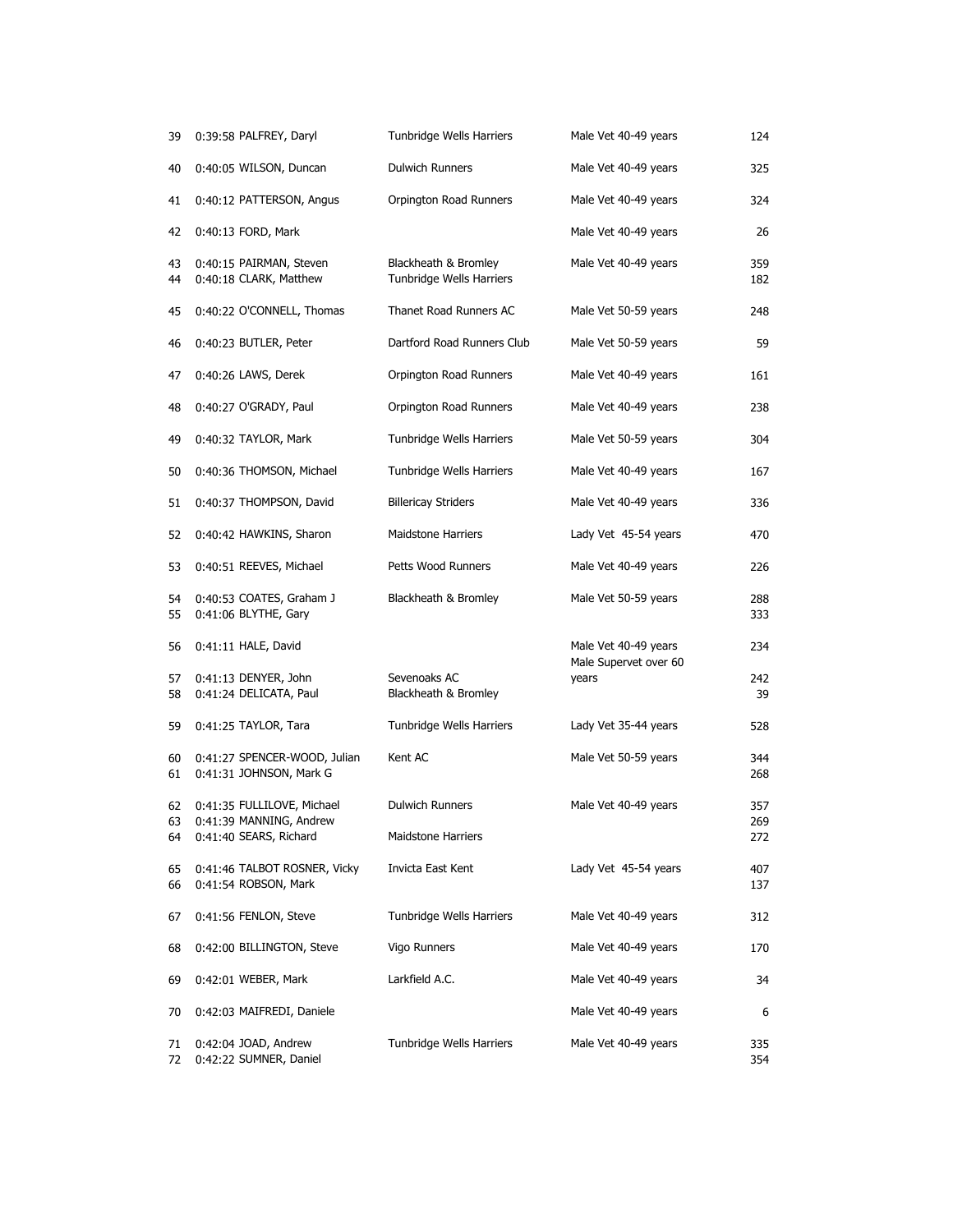| 73               | 0:42:42 WHITE, Michael                                                    | <b>Maidstone Harriers</b>                               | Male Vet 40-49 years                          | 32                |
|------------------|---------------------------------------------------------------------------|---------------------------------------------------------|-----------------------------------------------|-------------------|
| 74<br>75         | 0:42:44 MURRAY, Andy<br>0:42:46 WITHERS, Richard                          | <b>Dulwich Runners</b><br>Tunbridge Wells Harriers      | Male Vet 50-59 years                          | 360<br>42         |
| 76               | 0:42:47 HARRISON, Derek                                                   | Tunbridge Wells Harriers                                | Male Vet 50-59 years                          | 296               |
| 77               | 0:42:56 RUSSELL, Michael                                                  | Tunbridge Wells Harriers                                | Male Vet 40-49 years                          | 271               |
| 78               | 0:43:11 BENNETT, Michael                                                  | Orpington Road Runners                                  | Male Vet 40-49 years                          | 145               |
| 79               | 0:43:11 BROAD, Ian                                                        | Larkfield A.C.                                          | Male Vet 40-49 years<br>Male Supervet over 60 | 366               |
| 80<br>81         | 0:43:19 CONWAY, Michael<br>0:43:30 ORGAN, Liam                            | Invicta East Kent                                       | years                                         | 140<br>332        |
| 82               | 0:43:33 HOWE, Stewart                                                     |                                                         | Male Vet 40-49 years                          | 151               |
| 83               | $0:43:34$ KING, Steve                                                     | Thanet Road Runners AC                                  | Male Vet 40-49 years<br>Male Supervet over 60 | 274               |
| 84               | 0:43:36 BASS, Bernie                                                      | Tunbridge Wells Harriers                                | years<br>Lady Supervet over 55                | 246               |
| 85<br>86         | 0:43:36 TABOR, Ros<br>0:43:44 CUTTS, Nigel                                | <b>Dulwich Runners</b><br>Sole to Soul AC               | years                                         | 570<br>10         |
| 87<br>88         | 0:43:46 MARSHALL, Ian<br>0:43:48 ROBERTS, Hannah                          | Cambridge Harriers<br>Petts Wood Runners                | Male Supervet over 60<br>years                | 236<br>533        |
| 89<br>90         | 0:43:54 BARNETT, Sharon<br>0:43:57 HALL, Kevin                            | <b>Maidstone Harriers</b><br>Dartford Road Runners Club | Lady Vet 35-44 years                          | 425<br>297        |
| 91<br>92<br>93   | 0:43:59 WINCH, Kevin<br>0:44:00 RYDQUIST, Mark<br>0:44:01 GIOVANELLI, Rob | Bexley Athletic Club<br>Dartford Road Runners Club      | Male Vet 40-49 years                          | 160<br>369<br>353 |
| 94               | 0:44:16 BARLEY, David                                                     |                                                         | Male Vet 40-49 years                          | 202               |
| 95               | 0:44:17 MCKENZIE, Stuart                                                  | Petts Wood Runners                                      | Male Vet 40-49 years                          | 138               |
| 96               | 0:44:18 MCDOUGALL, Adrian                                                 |                                                         | Male Vet 40-49 years                          | 66                |
| 97<br>98         | $0:44:19$ CLIFT, Paul<br>0:44:26 MUNCE, Bryan                             | Tunbridge Wells Harriers                                | Male Vet 50-59 years                          | 91<br>199         |
| 99<br>100<br>101 | 0:44:32 KENT, Nigel<br>0:44:32 CLARK, Ian<br>0:44:33 MCHENRY, Joe         | New Eltham Joggers                                      | Male Vet 40-49 years                          | 76<br>175<br>342  |
| 102<br>103       | 0:44:54 VINE, Geoff<br>0:44:55 O'BRIEN, Anthony                           | Sevenoaks AC                                            | Male Supervet over 60<br>years                | 101<br>229        |
| 104              | 0:44:56 LAYLEE, Graham                                                    | Dulwich Runners                                         | Male Vet 50-59 years                          | 250               |
| 105<br>106       | 0:44:56 EASTON, Danny<br>0:44:59 BUCK, Victoria                           | Orpington Road Runners                                  | Male Vet 40-49 years                          | 195<br>482        |
| 107              | 0:45:00 EGGLETON, Bernard                                                 | New Eltham Joggers                                      | Male Vet 40-49 years                          | 83                |
| 108              | 0:45:00 FOLKESSON, Erik                                                   | Sevenoaks AC                                            | Male Vet 40-49 years                          | 285               |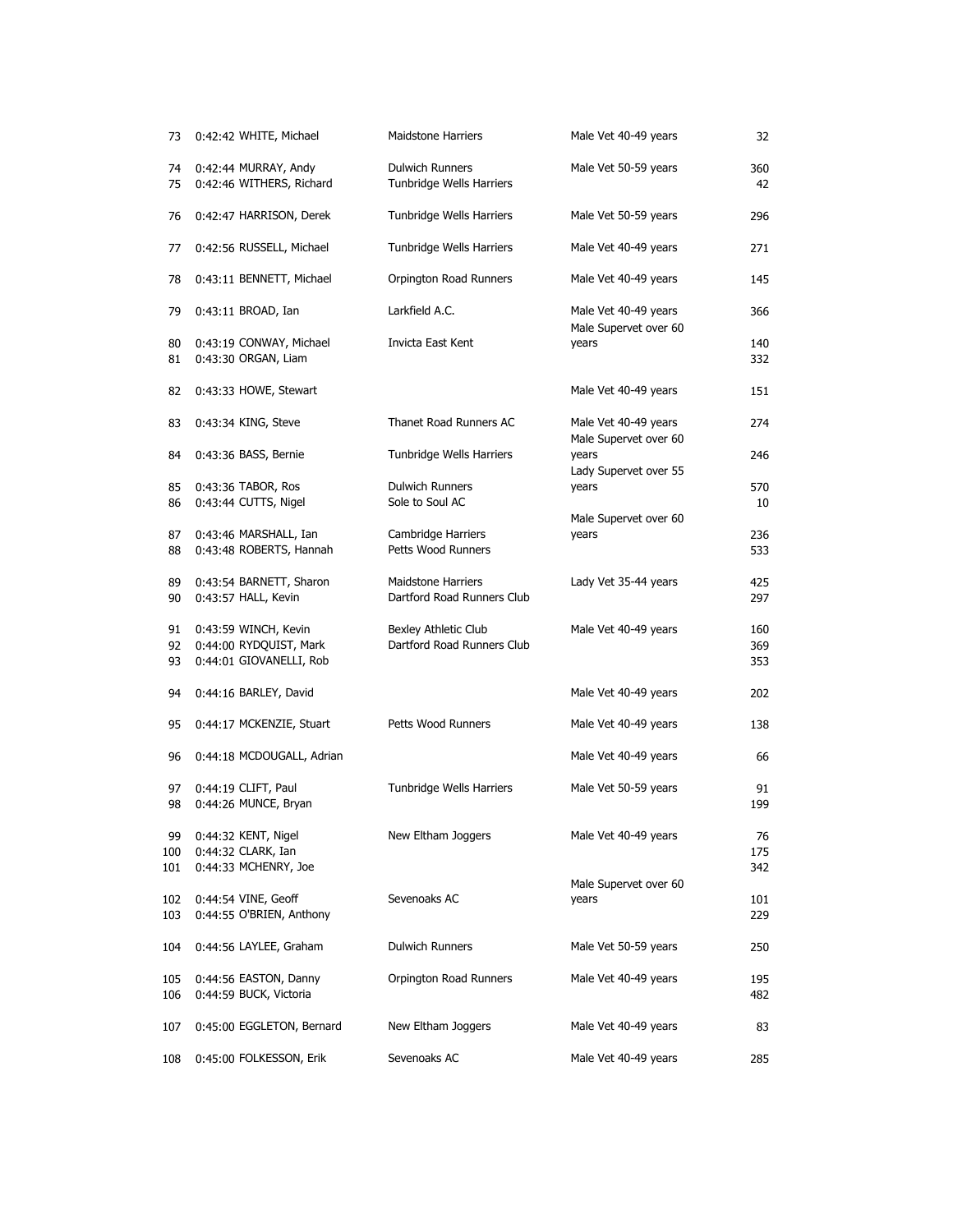| 109<br>110        | 0:45:01 KIMBER, Ian<br>0:45:02 TIZZANO, Tom                               | Andrea's Running Club                                            | Male Vet 40-49 years                          | 211<br>315        |
|-------------------|---------------------------------------------------------------------------|------------------------------------------------------------------|-----------------------------------------------|-------------------|
| 111<br>112        | 0:45:03 CLARK, Garry<br>0:45:04 COATES, John                              | Blackheath & Bromley Harriers                                    | Male Vet 40-49 years                          | 247<br>289        |
| 113<br>114        | 0:45:06 STOPPANI, Julie<br>0:45:06 BUICK, Tim                             | <b>Maidstone Harriers</b>                                        | Lady Vet 45-54 years                          | 524<br>225        |
| 115               | 0:45:22 JONES, David                                                      |                                                                  | Male Vet 40-49 years                          | 367               |
| 116<br>117        | 0:45:25 AUSTIN, Patrick<br>0:45:32 MILFORD, Hannah                        | Cambridge Harriers<br><b>Maidstone Harriers</b>                  | Male Vet 40-49 years                          | 194<br>537        |
| 118               | 0:45:34 KITCHENER, Geoffrey                                               | Sevenoaks AC                                                     | Male Vet 50-59 years                          | 279               |
| 119               | 0:45:34 CARR, Ron                                                         | <b>Maidstone Harriers</b>                                        | Male Vet 50-59 years                          | 115               |
| 120               | 0:45:35 BARON, Gerald                                                     | Larkfield A.C.                                                   | Male Vet 50-59 years                          | 275               |
| 121<br>122        | 0:45:37 GILLIS, John<br>0:45:39 FENTON, Jason                             | Istead & Ifield Harriers                                         | Male Vet 50-59 years                          | 70<br>108         |
| 123               | 0:45:46 ROBERTS, Sian                                                     | Tunbridge Wells Harriers                                         | Lady Vet 35-44 years                          | 492               |
| 124               | 0:45:47 CLIFT, Jo                                                         | Tunbridge Wells Harriers                                         | Lady Vet 45-54 years<br>Male Supervet over 60 | 438               |
| 125               | 0:45:48 STIELOW, Lionel C                                                 | Paddock Wood AC                                                  | years                                         | 139               |
| 126               | 0:45:49 GRACEY, Guy                                                       | Tunbridge Wells Harriers                                         | Male Vet 50-59 years                          | 121               |
| 127               | 0:45:51 MUNDY, Sam                                                        |                                                                  | Lady Vet 35-44 years                          | 520               |
| 128<br>129        | 0:46:01 BANFIELD, Alistair<br>0:46:01 MAY, Gemma                          | Tonbridge Athletic Club<br>Dartford Road Runners Club            | Male Vet 40-49 years                          | 373<br>571        |
| 130               | 0:46:03 PRITCHARD, Lis                                                    | Dulwich Runners                                                  | Lady Supervet over 55<br>years                | 580               |
| 131               | 0:46:04 KERR, Tim                                                         | Invicta East Kent                                                | Male Vet 40-49 years                          | 303               |
| 132               | 0:46:08 DUKE, Keith                                                       |                                                                  | Male Vet 50-59 years                          | 365               |
| 133               | 0:46:11 COOPER, Sue                                                       | Invicta East Kent                                                | Lady Vet 45-54 years                          | 479               |
| 134               | 0:46:12 JEFFRIES, Andrea                                                  | Kent AC                                                          | Lady Vet 45-54 years                          | 534               |
| 135<br>136<br>137 | 0:46:16 WARDALE, Terry<br>0:46:20 MOONEY, Sarah<br>0:46:46 CHAMBERS, Paul | Bexley Athletic Club<br>Larkfield A.C.<br>Sittingbourne Striders | Male Vet 40-49 years                          | 251<br>564<br>311 |
| 138               | 0:46:51 KINCHIN, Michael                                                  |                                                                  | Male Vet 40-49 years                          | 287               |
| 139               | 0:46:56 LEACH, John                                                       | New Eltham Joggers                                               | Male Supervet over 60<br>years                | 185               |
| 140<br>141<br>142 | 0:46:59 CANE, Peter S<br>0:46:59 PEPLER, Shane<br>0:47:01 REID, Chris     | New Eltham Joggers<br>Energie Fitness                            | Male Vet 50-59 years                          | 346<br>283<br>392 |
| 143               | 0:47:01 WILES, Rob                                                        | Larkfield A.C.                                                   | Male Vet 50-59 years                          | 363               |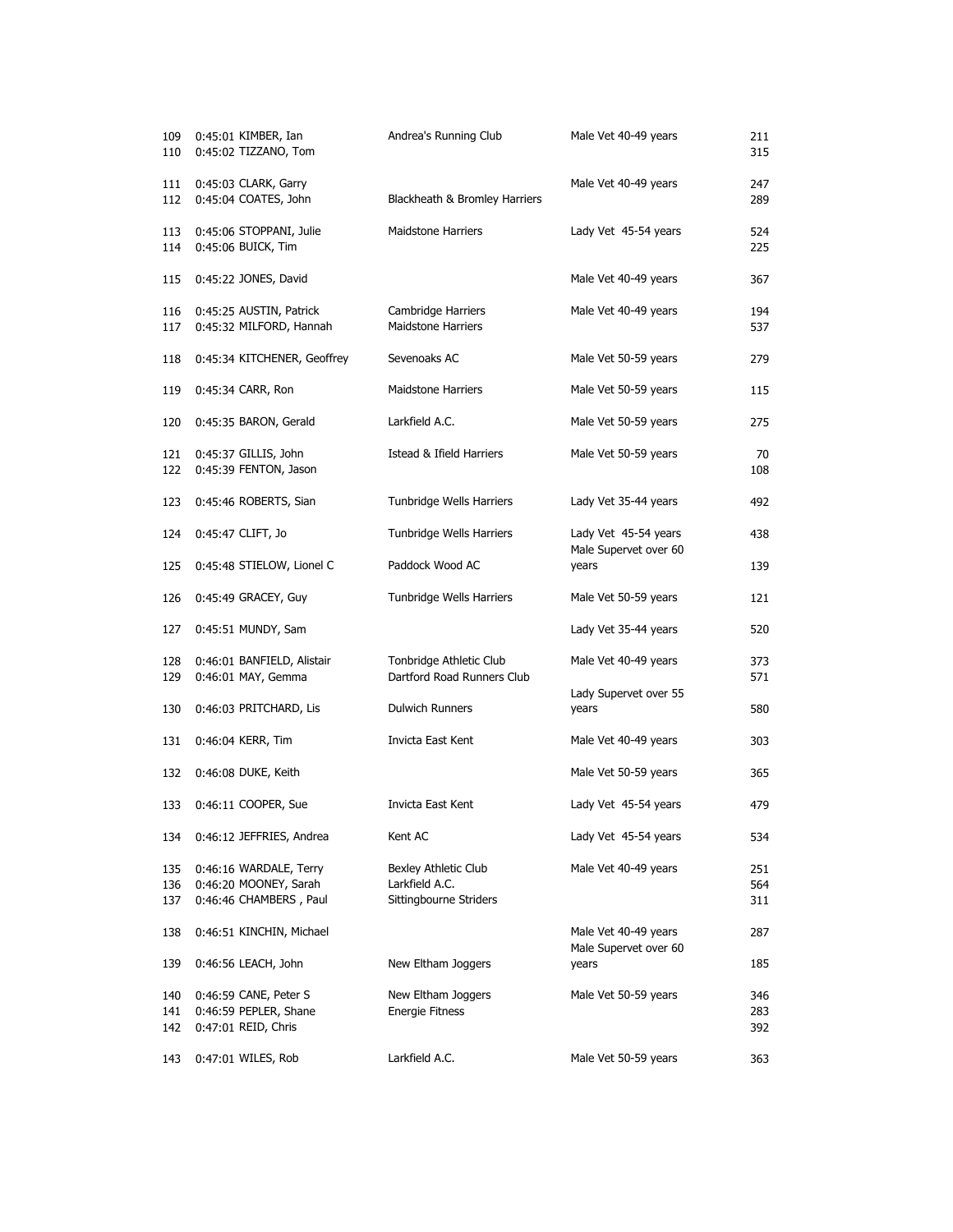| 144                      | 0:47:03 EMERY, Carol                                                                          | Paddock Wood AC                                     | Lady Vet 45-54 years                          | 457                      |
|--------------------------|-----------------------------------------------------------------------------------------------|-----------------------------------------------------|-----------------------------------------------|--------------------------|
| 145                      | 0:47:04 CERELY, Stephen                                                                       |                                                     | Male Vet 40-49 years<br>Male Supervet over 60 | 244                      |
| 146                      | 0:47:06 BURR, William                                                                         |                                                     | years                                         | 158                      |
| 147                      | 0:47:13 SAUNDERS, Jason                                                                       |                                                     | Male Vet 40-49 years                          | 110                      |
| 148<br>149<br>150<br>151 | 0:47:20 JOHNSON, Abi<br>0:47:20 OCONNOR, Ian<br>0:47:27 BOARD, Helen<br>0:47:28 BONELL, Betty | Larkfield A.C.<br>Larkfield A.C.                    | Lady Vet 35-44 years                          | 509<br>259<br>539<br>547 |
| 152<br>153<br>154        | 0:47:30 LANGLEY, Nigel<br>0:47:31 HALL, Chris<br>0:47:32 HIRD, James                          | Petts Wood Runners                                  | Male Vet 40-49 years                          | 111<br>262<br>149        |
| 155<br>156               | 0:47:39 JACOBS, Terry<br>0:47:39 HAMMOND, Chloe                                               | Dartford Road Runners Club<br>Bexley Athletic Club  | Male Vet 40-49 years                          | 253<br>437               |
| 157                      | 0:47:40 DE ROSSI, Stefano                                                                     |                                                     | Male Vet 40-49 years                          | 47                       |
| 158<br>159               | 0:47:43 PEGLER, Paul<br>0:47:50 MENDITTA, Peter                                               | Treasury Running Club                               | Male Vet 50-59 years                          | 176<br>362               |
| 160<br>161               | 0:47:59 CANNON, Bryan<br>0:48:02 MCLEOD, Rupert                                               | Orpington Road Runners                              | Male Vet 50-59 years                          | 148<br>100               |
| 162                      | 0:48:07 BURNELL, John                                                                         | Petts Wood Runners                                  | Male Vet 50-59 years                          | 293                      |
| 163<br>164               | 0:48:07 CHOULERTON, Joanne<br>0:48:07 SMITH, Craig                                            | Castle Point Joggers                                | Lady Vet 35-44 years                          | 568<br>41                |
| 165                      | 0:48:10 PHILLIPS, Joanne                                                                      |                                                     | Lady Vet 35-44 years                          | 452                      |
| 166                      | 0:48:11 BURNESS, Kevin J                                                                      |                                                     | Male Vet 40-49 years<br>Lady Supervet over 55 | 96                       |
| 167<br>168               | 0:48:12 WOODWARD, Pam<br>0:48:13 HILL, Kim                                                    | <b>Bromley Vets</b>                                 | years                                         | 475<br>508               |
| 169                      | 0:48:20 GOSS, Paul D                                                                          | Bexley Athletic Club                                | Male Vet 50-59 years                          | 72                       |
| 170<br>171               | 0:48:21 CLAYSON, Ben<br>0:48:21 MILBOURN, Alex                                                | Petts Wood Runners                                  | Male Vet 40-49 years                          | 301<br>19                |
| 172                      | 0:48:30 TREE, Peter                                                                           | <b>Thrift Green Trotters</b>                        | Male Vet 50-59 years                          | 292                      |
| 173<br>174<br>175        | 0:48:31 BROWN, Robbie<br>0:48:40 MEADER, Paul<br>0:48:41 HARDY, Liam                          |                                                     | Male Vet 50-59 years                          | 306<br>228<br>203        |
| 176                      | 0:48:44 FREEMAN, Steve                                                                        | New Eltham Joggers                                  | Male Vet 50-59 years                          | 120                      |
| 177<br>178               | 0:48:47 WELLS, Philip<br>0:48:49 EDWARDS, Ian                                                 | Dartford Road Runners Club                          | Male Vet 40-49 years                          | 57<br>214                |
| 179<br>180               | 0:48:50 MORLEY, Stewart<br>0:48:54 MAY, Chris                                                 | Benfleet Running Club<br>Dartford Road Runners Club | Male Vet 40-49 years                          | 169<br>361               |
| 181                      | 0:48:57 HUMPHRYES, Kevin                                                                      |                                                     | Male Vet 40-49 years                          | 164                      |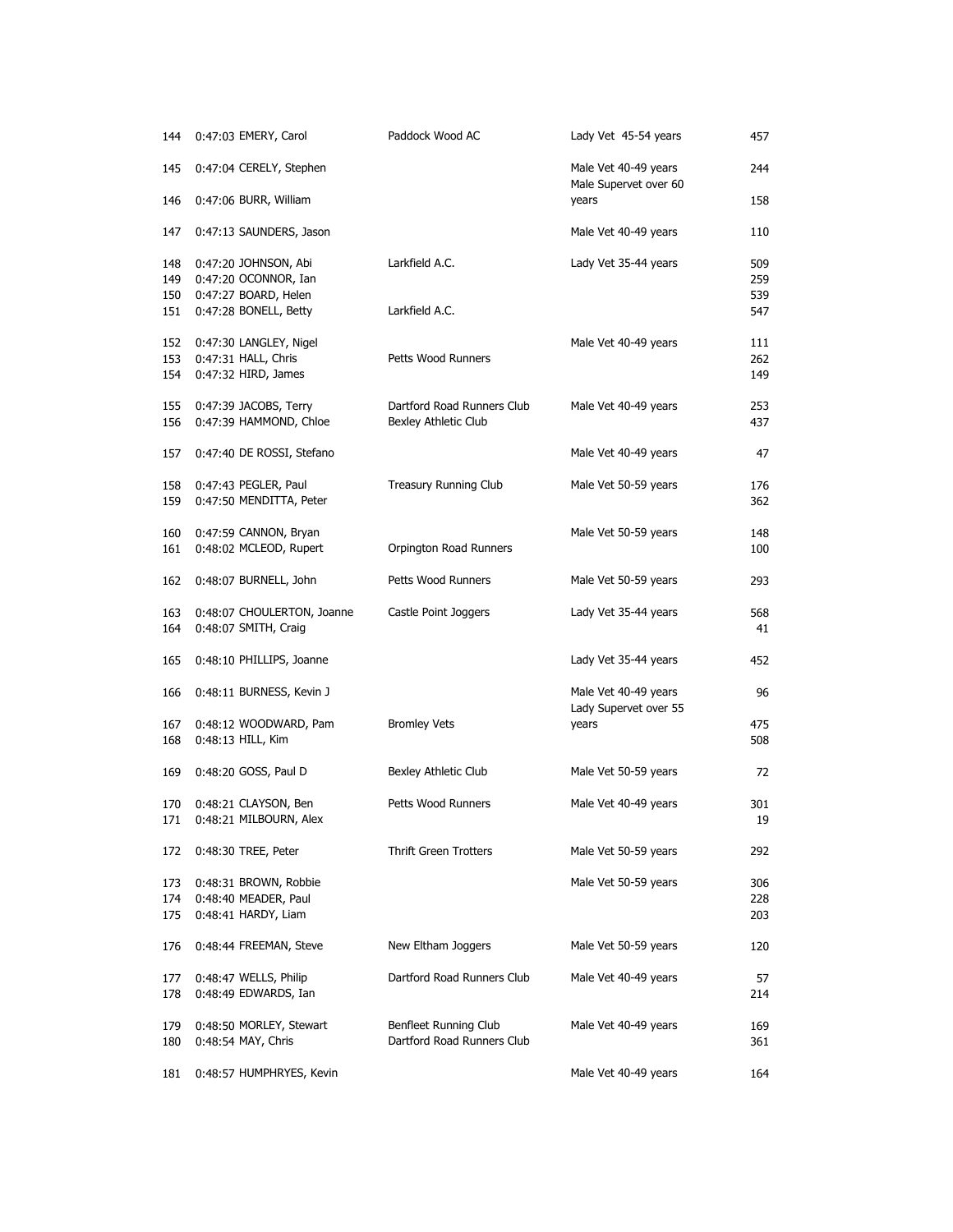| 182        | 0:49:00 GARAMSZEGI, Sarah                          |                                                     |                                               | 510        |
|------------|----------------------------------------------------|-----------------------------------------------------|-----------------------------------------------|------------|
| 183        | 0:49:04 ROBERTS, Steve                             |                                                     | Male Vet 50-59 years                          | 17         |
| 184        | 0:49:04 CORCORAN, John                             | Cambridge Harriers                                  | Male Vet 40-49 years                          | 319        |
| 185<br>186 | 0:49:05 TAYLOR, Neil<br>0:49:08 JACKSON, Francis   | Larkfield A.C.                                      | Male Vet 50-59 years                          | 86<br>43   |
| 187        | 0:49:08 SHEWELL, Sarah                             | Sevenoaks AC                                        | Lady Vet 45-54 years<br>Male Supervet over 60 | 485        |
| 188        | $0:49:08$ SCOTT, Ian T                             |                                                     | years                                         | 186        |
| 189<br>190 | 0:49:12 SETFORD, John<br>0:49:14 William           | Dartford Road Runners Club                          | Male Vet 50-59 years                          | 337<br>396 |
| 191<br>192 | 0:49:17 HOLLAND, Paul<br>0:49:20 RUFFLE, Catherine | <b>Maidstone Harriers</b><br>Beckenham Running Club | Male Vet 40-49 years                          | 204<br>412 |
| 193        | 0:49:20 LEVY, Richard                              |                                                     |                                               | 134        |
| 194        | 0:49:21 JONES, David                               | Dartford Road Runners Club                          |                                               | 308        |
| 195        | 0:49:28 WALTERS, Kay                               |                                                     | Lady Vet 35-44 years                          | 433        |
| 196        | 0:49:29 REYNOLDS, Geoffrey<br>0:49:29 TUERENA, Jon |                                                     |                                               | 343        |
| 197<br>198 | 0:49:32 HIRST, Thomas                              |                                                     |                                               | 206<br>309 |
| 199        | 0:49:34 JOHNSON, Rob                               | Sevenoaks AC                                        |                                               | 184        |
| 200        | 0:49:36 JAMIESON, Mark                             | Bexley Athletic Club                                | Male Vet 50-59 years                          | 372        |
| 201        | 0:49:39 SUTHERLAND, Fiona                          | Bishops Stortford Running Club                      | Lady Vet 45-54 years                          | 5          |
| 202        | 0:49:41 LINDEN, Scott                              | Tunbridge Wells Harriers                            |                                               | 300        |
| 203        |                                                    |                                                     | Male Vet 40-49 years                          | 371        |
| 204        | 0:49:41 BENNETT, Neil<br>0:49:43 BRIDGES, Richie   |                                                     |                                               | 255        |
|            |                                                    |                                                     |                                               |            |
| 205        | 0:49:48 ZISSELL, Andrew                            |                                                     | Male Vet 40-49 years                          | 198        |
| 206        | 0:49:48 FALL, Mike                                 |                                                     | Male Vet 40-49 years                          | 90         |
| 207        | 0:49:49 STOCKTON, Mark                             |                                                     | Male Vet 40-49 years                          | 136        |
| 208        | 0:49:54 CARNELL-HOLDAWAY, Paul                     |                                                     | Male Vet 40-49 years                          | 266        |
| 209        | 0:49:58 ZOLL, Brianna                              | Invicta East Kent                                   |                                               | 428        |
| 210        | 0:49:58 FOSTER, Simon                              | Petts Wood Runners                                  | Male Vet 40-49 years                          | 157        |
| 211        | 0:49:58 FRANKLIN, Leslie                           |                                                     | Male Vet 40-49 years                          | 146        |
| 212        | 0:50:02 WRIGHT, Alan                               | Bexley Athletic Club                                |                                               | 143        |
| 213        | 0:50:02 COGLAN, Julian                             | Petts Wood Runners                                  |                                               | 67         |
| 214        | 0:50:03 DEFRIES, Richard                           |                                                     |                                               | 349        |
| 215        | 0:50:06 FRASER, Matthew                            | <b>Maidstone Harriers</b>                           | Male Vet 40-49 years                          | 172        |
| 216        | 0:50:08 BURGESS, Roy                               |                                                     |                                               | 240        |
| 217        | 0:50:12 JOHNSON, John                              | Tunbridge Wells Harriers                            | Male Supervet over 60<br>years                | 31         |
|            | 0:50:16 DALGLEISH, Duncan                          |                                                     | Male Vet 40-49 years                          | 56         |
| 218        |                                                    |                                                     |                                               |            |
| 219        | 0:50:16 MITRA, Meena                               |                                                     | Lady Vet 35-44 years                          | 530        |
| 220        | 0:50:18 BORLAND, Phillipa                          | Petts Wood Runners                                  | Lady Vet 35-44 years                          | 442        |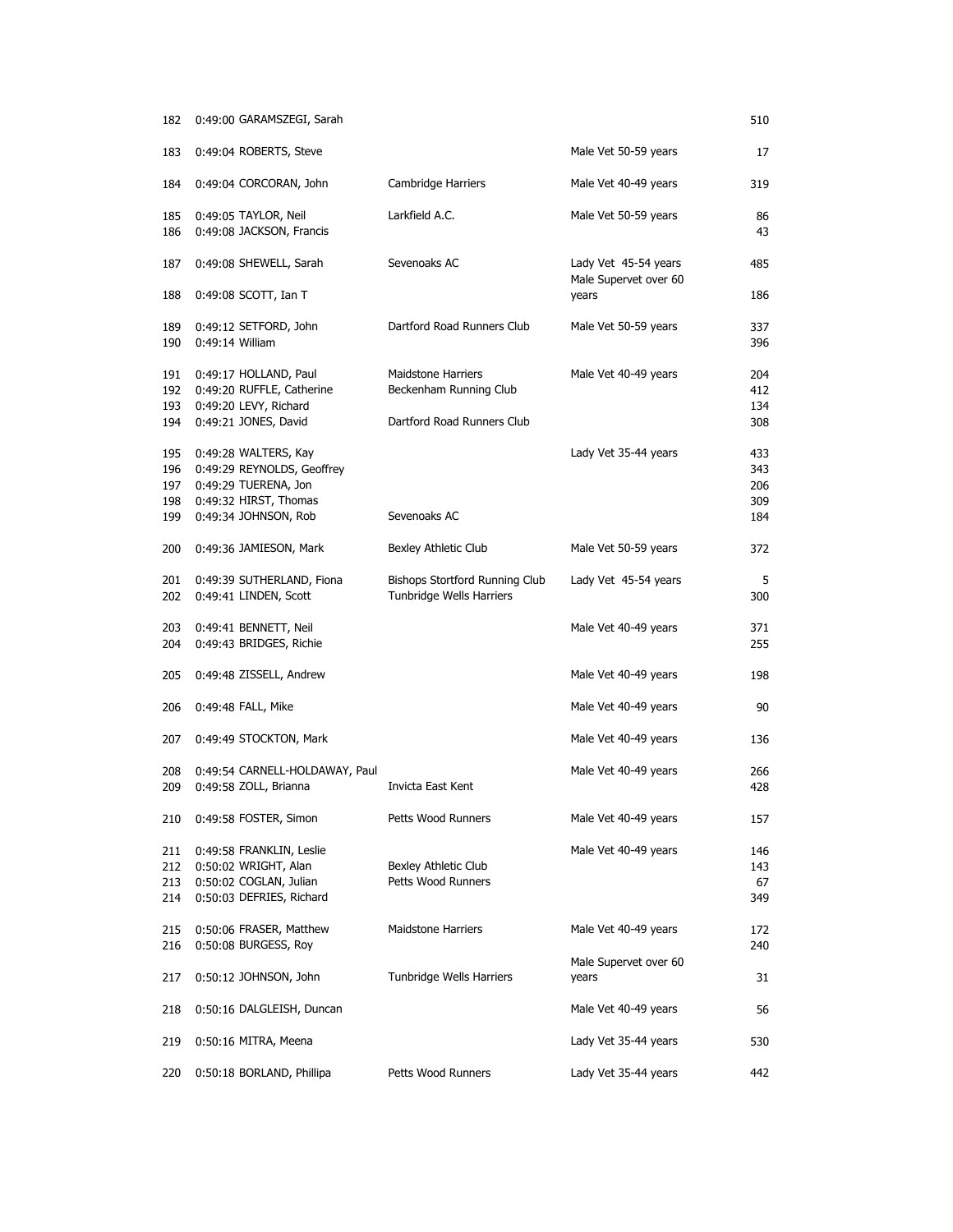| 221               | 0:50:21 KNOWLES, John W                                                     |                                                 | Male Vet 50-59 years                          | 338               |
|-------------------|-----------------------------------------------------------------------------|-------------------------------------------------|-----------------------------------------------|-------------------|
| 222<br>223<br>224 | 0:50:21 BRACKLEY, Mark<br>0:50:28 O'CONNOR, Nicky<br>0:50:35 HOOPER, Martin | Thanet Road Runners AC                          | Male Vet 40-49 years                          | 355<br>75<br>52   |
| 225               | 0:50:37 NORTHCROFT, David                                                   | <b>Maidstone Harriers</b>                       | Male Supervet over 60<br>years                | 63                |
| 226               | 0:50:38 COX, Michael                                                        | Dartford Harriers                               | Male Supervet over 60<br>years                | 398               |
| 227               | 0:50:39 GOLDSMITH, Simon                                                    |                                                 | Male Vet 40-49 years                          | 153               |
| 228<br>229        | 0:50:41 PADDINGTON, Tracy<br>0:50:43 PURTON, Kevin                          |                                                 | Lady Vet 35-44 years                          | 420<br>284        |
| 230               | 0:50:49 GARRETT, Sarah                                                      |                                                 | Lady Vet 35-44 years<br>Male Supervet over 60 | 493               |
| 231               | 0:50:50 ARMITAGE, Christopher                                               |                                                 | years                                         | 61                |
| 232               | 0:50:57 HUTCHINSON, David                                                   | <b>Maidstone Harriers</b>                       | Male Vet 50-59 years<br>Male Supervet over 60 | 141               |
| 233               | 0:50:57 HEATH, David                                                        |                                                 | years                                         | 249               |
| 234               | 0:51:03 PEAKE, Craig                                                        | <b>Maidstone Harriers</b>                       | Male Vet 50-59 years                          | 254               |
| 235<br>236        | 0:51:04 BAKER, Terri<br>0:51:11 UNDERDOWN, Clive                            |                                                 | Lady Vet 35-44 years                          | 558<br>89         |
| 237               | 0:51:13 WEAVER, Mathew                                                      |                                                 | Male Vet 40-49 years                          | 150               |
| 238               | 0:51:15 BIGGS, Trevor                                                       |                                                 | Male Vet 50-59 years                          | 179               |
| 239               | 0:51:16 HEWITT, David                                                       |                                                 | Male Vet 40-49 years                          | 327               |
| 240               | 0:51:19 CARPENTER, Colin B                                                  | Medway & Maidstone                              | Male Vet 50-59 years                          | 241               |
| 241               | 0:51:20 HOLLANDS, Emma                                                      | Paddock Wood AC                                 | Lady Vet 35-44 years                          | 477               |
| 242               | 0:51:22 FOORD, Liane                                                        | <b>Maidstone Harriers</b>                       | Lady Vet 45-54 years                          | 456               |
| 243               | 0:51:39 ALDERSON, Paul                                                      |                                                 | Male Vet 40-49 years                          | 8                 |
| 244               | 0:51:40 PURVIS, Darrell                                                     | Petts Wood Runners                              | Male Vet 40-49 years                          | 205               |
| 245<br>246        | 0:51:44 JOANNES, Lucille<br>0:51:47 HARVEY, Jason                           | Tunbridge Wells Harriers<br>Larkfield A.C.      | Lady Vet 45-54 years                          | 531<br>109        |
| 247               | 0:51:47 OLLIS, Jan                                                          |                                                 | Lady Vet 35-44 years                          | 515               |
| 248               | 0:51:52 MAST, Clive                                                         | Thanet Road Runners AC                          | Male Vet 40-49 years                          | 331               |
| 249<br>250<br>251 | 0:51:53 FLETCHER, Gary<br>0:51:54 WILLIAMS, Nancy<br>$0:52:13$ Thomas       | Bexley Athletic Club<br>Serpentine Running Club | Male Vet 40-49 years                          | 166<br>468<br>397 |
| 252<br>253<br>254 | 0:52:16 MARTIN, Paul<br>0:52:23 JACKSON, Tony<br>0:52:23 JACKSON, Daniel    |                                                 | Male Vet 40-49 years                          | 314<br>80<br>50   |
| 255               | 0:52:27 YOUNG, Robert                                                       |                                                 | Male Vet 50-59 years                          | 97                |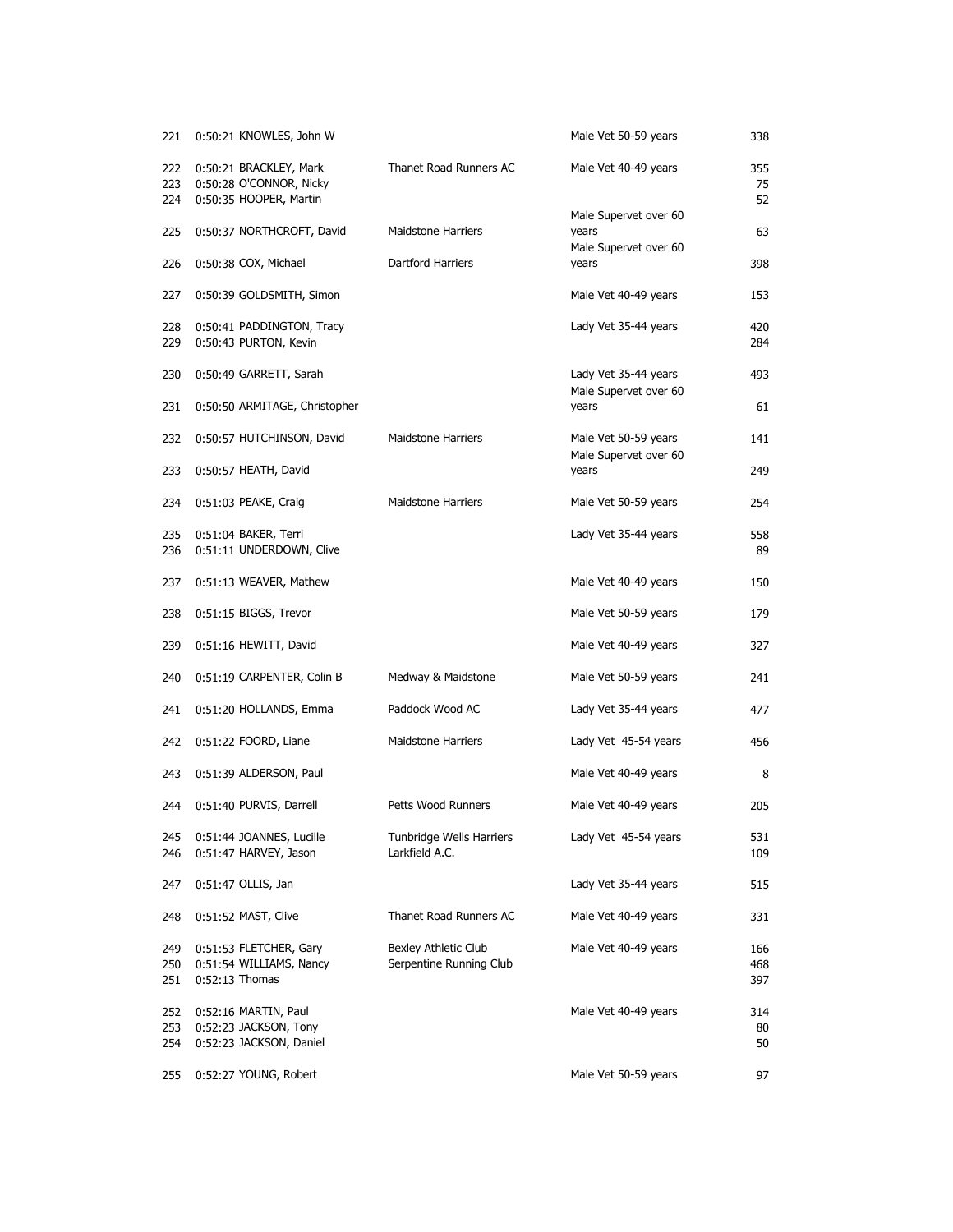| 256        | 0:52:31 LEMASURIER, Treena                        |                                                       |                                               | 544        |
|------------|---------------------------------------------------|-------------------------------------------------------|-----------------------------------------------|------------|
| 257        | 0:52:33 ABBOTT, Peter                             |                                                       | Male Vet 40-49 years<br>Male Supervet over 60 | 370        |
| 258        | 0:52:34 BURGESS, Howard                           | Vets AC                                               | years                                         | 239        |
| 259        | 0:52:35 STEWART, Michael                          |                                                       |                                               | 307        |
| 260        | 0:52:35 DAWSON, Richard                           | Istead & Ifield Harriers                              |                                               | 45         |
| 261        | 0:52:36 SLOAN, Brian                              |                                                       | Male Vet 50-59 years                          | 190        |
| 262        | 0:52:39 WHITE, Alison                             | Paddock Wood AC                                       | Lady Vet 45-54 years                          | 466        |
| 263<br>264 | 0:52:45 BRENTON, Sarah<br>0:52:58 NUTTALL, Peter  | <b>Maidstone Harriers</b><br>Tunbridge Wells Harriers | Lady Vet 35-44 years                          | 548<br>227 |
| 265<br>266 | 0:52:59 LAING, Robert<br>0:53:06 CRAWFORD, Warren |                                                       | Male Vet 40-49 years                          | 352<br>305 |
| 267        | 0:53:08 SAMUEL, Karen                             | Kent AC                                               | Lady Vet 45-54 years                          | 491        |
| 268        | 0:53:11 HIBBARD, Julie                            | Dartford Harriers                                     | Lady Vet 45-54 years<br>Lady Supervet over 55 | 563        |
| 269        | 0:53:12 ROSS, Annie                               | Paddock Wood AC                                       | years                                         | 450        |
| 270        | 0:53:14 CROW, Madeleine                           | Dartford Harriers                                     | Lady Vet 45-54 years                          | 565        |
| 271        | 0:53:18 IBBS, Sarah                               | David Lloyd - Sidcup                                  |                                               | 577        |
| 272        | 0:53:18 TOOMBS, Anna                              |                                                       |                                               | 426        |
| 273        | $0:53:24$ PIMM, Alison                            |                                                       | Lady Vet 35-44 years                          | 481        |
| 274        | 0:53:25 TRUETT, Dinah                             | Paddock Wood AC                                       | Lady Vet 45-54 years                          | 469        |
| 275        | 0:53:29 LAING, Sonja                              |                                                       | Lady Vet 35-44 years                          | 543        |
| 276        | 0:53:31 SWEETING, Adrian                          |                                                       |                                               | 135        |
| 277        | $0:53:32$ HALL, Lynda                             | <b>Maidstone Harriers</b>                             | Lady Vet 35-44 years                          | 572        |
| 278        | 0:53:36 COOPER, Janet                             |                                                       | Lady Vet 45-54 years                          | 583        |
| 279        | 0:53:39 BROWN, Mandy                              | 26.2 Road Runners Club                                | Lady Vet 45-54 years                          | 556        |
| 280        | 0:53:39 SUMMERS, Derek                            | 26.2 Road Runners Club                                | Male Vet 50-59 years                          | 302        |
|            | 281 0:53:43 MUMBRAY, Nicola                       |                                                       | Lady Vet 35-44 years                          | 546        |
| 282        | 0:53:43 JACKSON, Maria                            |                                                       | Lady Vet 35-44 years                          | 567        |
| 283        | 0:53:46 WILSON, Martin                            |                                                       | Male Vet 40-49 years                          | 125        |
| 284        | 0:53:49 ELLIOTT, Helen                            |                                                       |                                               | 446        |
| 285        | 0:53:50 ROSE, Naomi                               |                                                       |                                               | 545        |
| 286        | 0:54:02 WARNES, Matthew                           |                                                       |                                               | 53         |
| 287        | 0:54:05 HAYWOOD, Daemon                           |                                                       | Male Vet 40-49 years                          | 65         |
| 288        | 0:54:06 CORBETT, Paul                             | Bexley Athletic Club                                  | Male Vet 40-49 years                          | 209        |
| 289        | $0:54:10$ TODD, Tracey                            | Orpington Road Runners                                | Lady Vet 35-44 years                          | 551        |
| 290        | $0:54:13$ HILL, Chris                             |                                                       | Male Vet 40-49 years                          | 358        |
| 291        | 0:54:15 PRESTON, Chris                            |                                                       |                                               | 291        |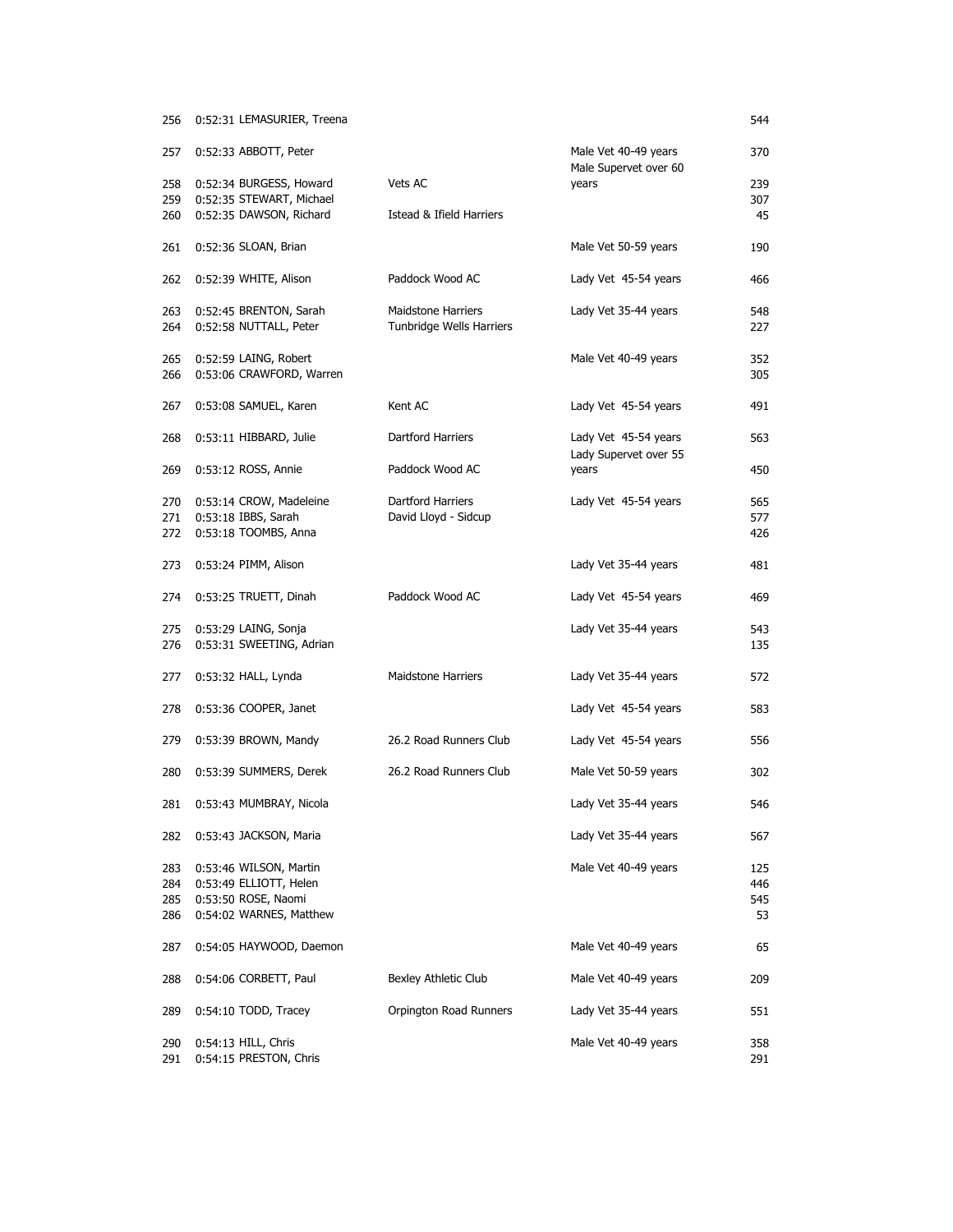|                   |                                                                                       |                                                   | Male Supervet over 60          |                   |
|-------------------|---------------------------------------------------------------------------------------|---------------------------------------------------|--------------------------------|-------------------|
| 292<br>293        | 0:54:21 GRIST, Kenneth<br>0:54:22 ENOCK, Adam                                         | Swanley & District AC<br>Orpington Road Runners   | years                          | 340<br>119        |
| 294               | 0:54:22 ENOCK, Eric                                                                   | Orpington Road Runners                            | Male Vet 40-49 years           | 118               |
| 295<br>296<br>297 | 0:54:24 ELLIS, Richard<br>0:54:27 DALGLEISH, Elizabeth<br>0:54:27 DALGLEISH, Georgina |                                                   | Male Vet 40-49 years           | 341<br>423<br>422 |
| 298               | 0:54:32 KERIN, Richard                                                                | Larkfield A.C.                                    | Male Vet 40-49 years           | 99                |
| 299               | 0:54:36 COOPER, David                                                                 |                                                   | Male Vet 50-59 years           | 323               |
| 300<br>301        | 0:54:40 JASPER, Gary<br>0:54:41 FISHER, Happy                                         | Sevenoaks AC                                      | Male Vet 40-49 years           | 328<br>472        |
| 302               | 0:54:52 ROLF, Kevin                                                                   | Larkfield A.C.                                    | Male Vet 50-59 years           | 122               |
| 303<br>304        | 0:54:52 WEEKES, Stephen<br>0:54:52 PEARSON, Graham                                    | <b>Maidstone Harriers</b>                         | Male Vet 40-49 years           | 393<br>64         |
| 305               | 0:54:59 MILES, Keith                                                                  | Cambridge Harriers                                | Male Vet 40-49 years           | 298               |
| 306               | 0:55:06 GOLDBLATT, Peter                                                              |                                                   | Male Vet 50-59 years           | 123               |
| 307<br>308        | 0:55:10 WEEKES, Bridgit<br>0:55:12 GILLATT, Anna                                      | <b>Bromley Vets</b><br>Thanet Road Runners AC     | Lady Vet 45-54 years           | 505<br>574        |
| 309               | 0:55:13 DUNGATE, Stephanie                                                            | Cambridge Harriers                                | Lady Vet 45-54 years           | 439               |
| 310               | $0:55:14$ FOX, Doug                                                                   |                                                   | Male Vet 40-49 years           | 316               |
| 311               | 0:55:15 DUGDALE, Richard                                                              |                                                   | Male Vet 50-59 years           | 193               |
| 312<br>313        | 0:55:18 MCGRUDDY, Michael<br>0:55:21 THYNNE, Mark                                     |                                                   | Male Vet 40-49 years           | 321<br>155        |
| 314               | 0:55:21 DEFRIES, Julie                                                                |                                                   | Lady Vet 35-44 years           | 540               |
| 315<br>316        | 0:55:21 LAWSON, Stephen<br>0:55:27 BOYLE, Charlene                                    | Havering 90 Joggers<br>Dartford Road Runners Club | Male Vet 50-59 years           | 93<br>553         |
| 317               | 0:55:29 UNDERDOWN, Nicola                                                             |                                                   | Lady Vet 35-44 years           | 436               |
| 318               | 0:55:33 MUNDY, Eddy                                                                   | Andrea's Running Club                             | Male Supervet over 60<br>years | 252               |
| 319               | 0:55:35 SAUNDERS, Vikki                                                               |                                                   | Lady Vet 35-44 years           | 455               |
| 320               | $0:55:48$ BRIGHT, Jane                                                                | Larkfield A.C.                                    | Lady Supervet over 55<br>years | 518               |
| 321               | 0:55:51 SIMM, Stuart                                                                  |                                                   | Male Vet 40-49 years           | 219               |
| 322               | 0:55:52 BALES, Bob                                                                    | New Eltham Joggers                                | Male Vet 40-49 years           | 102               |
| 323               | 0:55:56 LISLE, George                                                                 | Petts Wood Runners                                | Male Vet 40-49 years           | 243               |
| 324               | 0:56:03 RUNTING, Gillian                                                              |                                                   | Lady Vet 35-44 years           | 447               |
| 325<br>326        | 0:56:03 SCANLON, Jane<br>0:56:04 GREGORY, Danny                                       | New Eltham Joggers                                | Lady Vet 35-44 years           | 441<br>223        |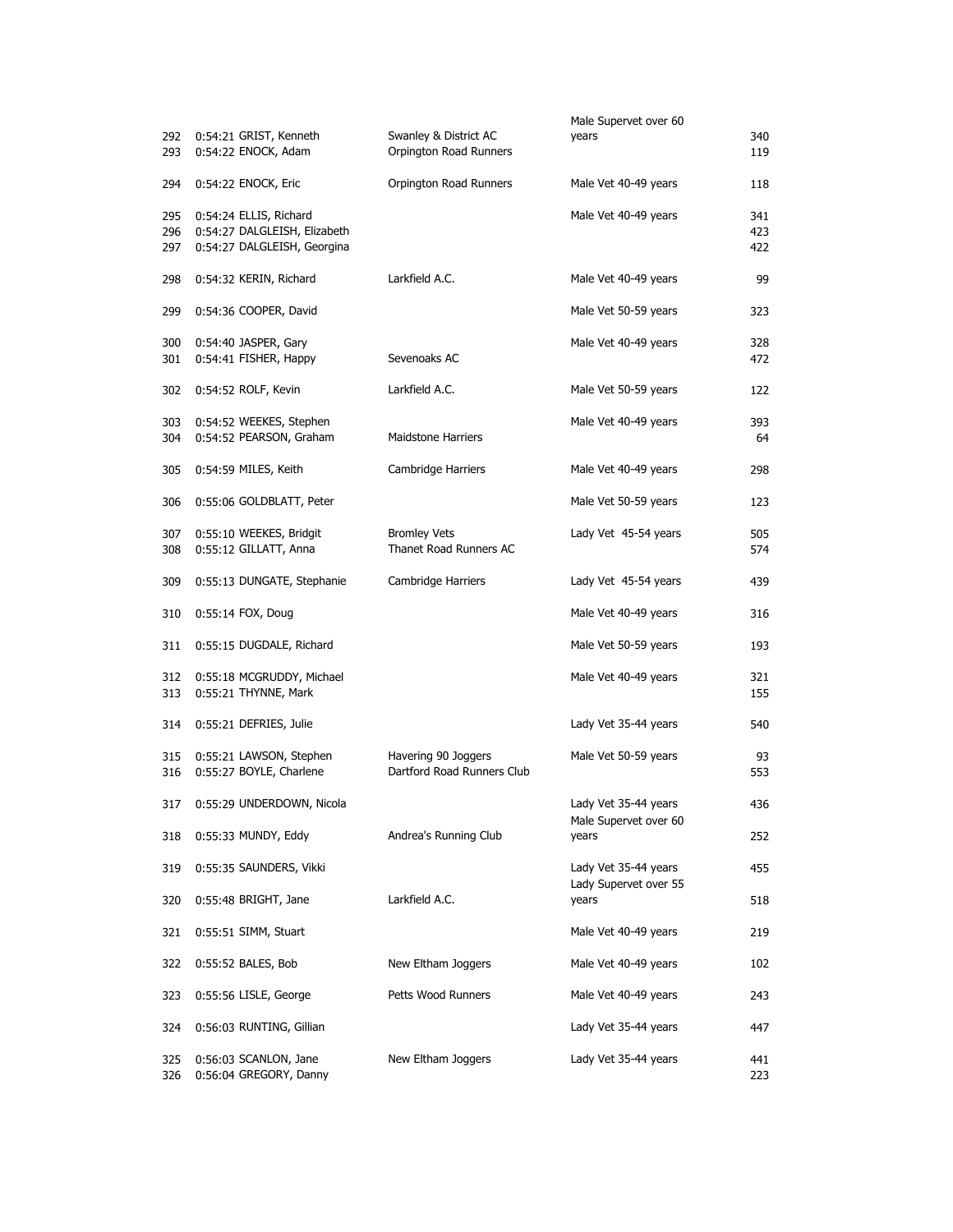| 327                      | 0:56:10 HUMMERSON, Jonathan                                                                       | Petts Wood Runners                          | Male Vet 40-49 years                                    | 235                     |
|--------------------------|---------------------------------------------------------------------------------------------------|---------------------------------------------|---------------------------------------------------------|-------------------------|
| 328<br>329               | 0:56:13 BRYEN, David<br>0:56:15 MCINTYRE, John                                                    | Petts Wood Runners                          | Male Vet 40-49 years                                    | 281<br>208              |
| 330<br>331               | 0:56:20 LAMBERT, Keith<br>0:56:23 HOYLE, Kathleen                                                 | Larkfield A.C.<br>Vegetarian Cycling & A.C. | Male Vet 50-59 years                                    | 310<br>427              |
| 332<br>333<br>334        | 0:56:27 BROWN, Clare<br>0:56:32 GOODCHILD, Oliver<br>0:56:35 GREGORY, Darren                      | New Eltham Joggers                          | Lady Vet 35-44 years                                    | 512<br>218<br>222       |
| 335                      | 0:56:38 IRVINE, Lesley                                                                            | Istead & Ifield Harriers                    | Lady Vet 45-54 years                                    | 476                     |
| 336                      | 0:56:45 WONG, June                                                                                |                                             | Lady Vet 45-54 years                                    | 557                     |
| 337<br>338               | 0:56:47 HARRISON, John<br>0:56:47 HARRISON, Jonathan                                              | <b>Maidstone Harriers</b>                   | Male Supervet over 60<br>years<br>Male Supervet over 60 | 127<br>329              |
| 339                      | 0:56:54 HATTERSLEY, David                                                                         | Maidstone Harriers                          | years                                                   | 232                     |
| 340                      | 0:56:54 MACKRILL, David                                                                           |                                             | Male Vet 50-59 years<br>Male Supervet over 60           | 128                     |
| 341                      | 0:56:56 BOARD, William                                                                            |                                             | years                                                   | 348                     |
| 342                      | 0:57:05 WYVER, Sheila                                                                             |                                             | Lady Vet 45-54 years                                    | 519                     |
| 343                      | 0:57:15 DOBBERSON, Dawn                                                                           | Bexley Athletic Club                        | Lady Vet 45-54 years<br>Male Supervet over 60           | 489                     |
| 344                      | 0:57:15 SIMPSON, Jock                                                                             |                                             | years                                                   | 171                     |
| 345<br>346               | 0:57:18 MAGOLD, Andrea<br>0:57:20 GRANT, Richard                                                  |                                             | Lady Vet 35-44 years                                    | 434<br>104              |
| 347                      | 0:57:21 OSTLERE, Anthony                                                                          | Sevenoaks AC                                | Male Vet 50-59 years<br>Lady Supervet over 55           | 82                      |
| 348<br>349<br>350        | 0:57:26 MACDONALD, Maria<br>0:57:29 GHOMSHEI, Amir<br>0:57:35 KIMBER, Katherine                   | Cambridge Harriers                          | years                                                   | 461<br>220<br>404       |
| 351<br>352               | 0:57:40 GILLATT, Carol<br>0:57:56 SMITH, Anna                                                     | Thanet Road Runners AC                      | Lady Vet 45-54 years                                    | 449<br>535              |
| 353                      | 0:57:59 CHARKIEWICZ, Angie                                                                        | New Eltham Joggers                          | Lady Supervet over 55<br>years                          | 527                     |
| 354                      | 0:58:06 PERRY, Richard                                                                            | Dartford Road Runners Club                  | Male Vet 40-49 years                                    | 368                     |
| 355<br>356               | 0:58:15 DODD, Stephen<br>0:58:21 REID, Lisa                                                       | Sevenoaks Triathlon Club                    | Male Vet 40-49 years                                    | 95<br>506               |
| 357                      | 0:58:22 MAJOR, Michelle                                                                           |                                             | Lady Vet 45-54 years                                    | 490                     |
| 358<br>359<br>360<br>361 | 0:58:27 ELLIS, Ray<br>0:58:30 PEARSON, Martin<br>0:58:34 HARRALL, Helen<br>0:58:34 MCMILLAN, Mark |                                             | Male Vet 50-59 years                                    | 14<br>265<br>460<br>207 |
| 362<br>363<br>364        | 0:58:39 HEWITT, Christine<br>0:58:48 ASHTON, Chris<br>0:58:50 TYLER, Robert                       |                                             | Lady Vet 45-54 years                                    | 561<br>200<br>22        |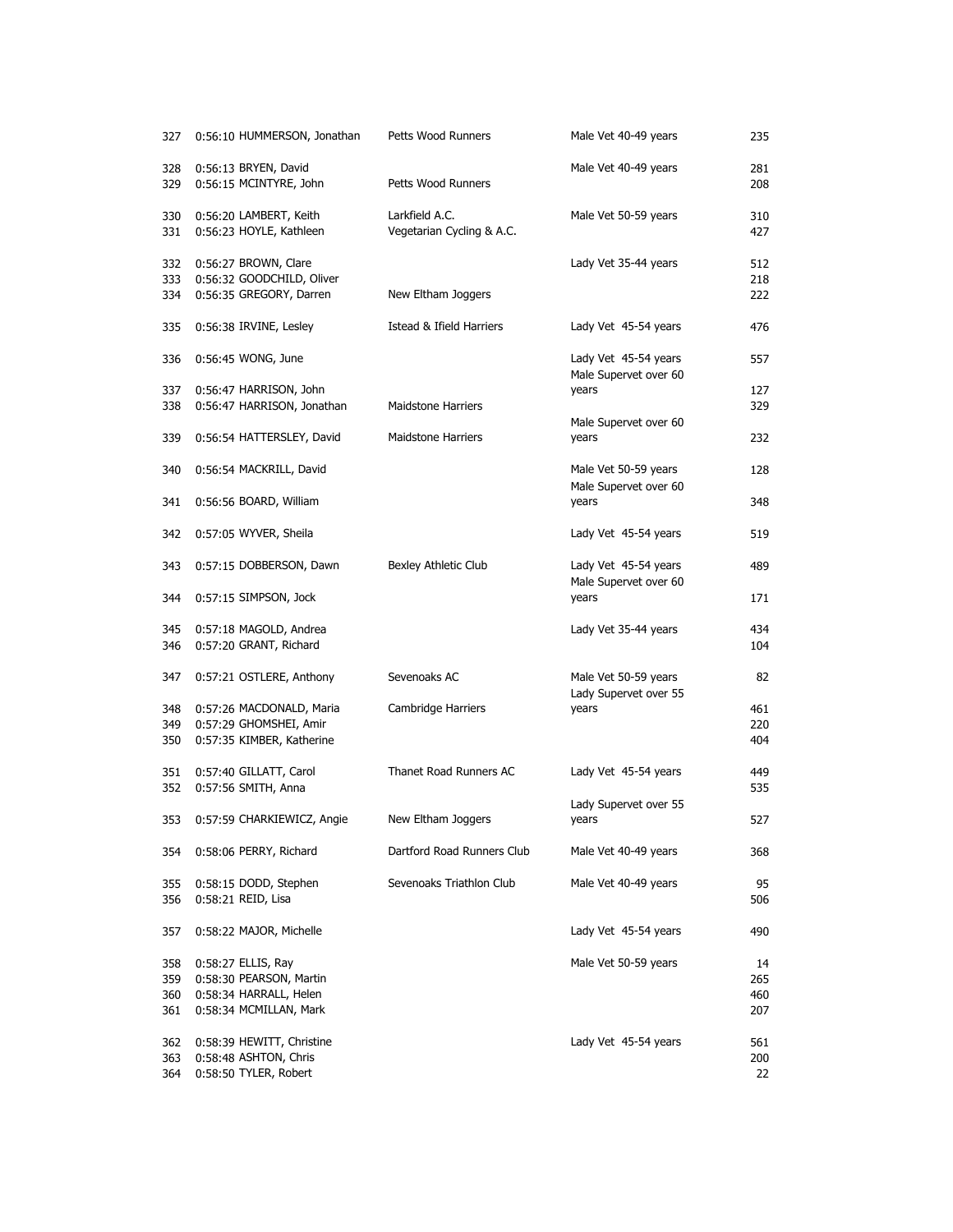| 365               | 0:58:50 DIVERS, Leander                                                       |                           |                                                         | 416               |
|-------------------|-------------------------------------------------------------------------------|---------------------------|---------------------------------------------------------|-------------------|
| 366               | 0:58:53 RAMSDEN, Libbi                                                        |                           | Lady Vet 35-44 years                                    | 418               |
| 367               | 0:58:56 POWELL, Alfred                                                        |                           | Male Vet 50-59 years                                    | 142               |
| 368               | 0:58:56 POLE, Richard J                                                       | <b>Dulwich Runners</b>    | Male Vet 50-59 years                                    | 159               |
| 369               | 0:58:57 ROGERS, Louise                                                        |                           | Lady Vet 45-54 years                                    | 440               |
| 370               | 0:59:00 KINNEY, Andy                                                          |                           | Male Vet 40-49 years                                    | 213               |
| 371               | 0:59:04 BOHMER-LAUBIS, Jacqueline                                             |                           | Lady Vet 45-54 years                                    | 504               |
| 372               | 0:59:04 LAUBIS, Hans Peter                                                    |                           | Male Vet 50-59 years<br>Lady Supervet over 55           | 394               |
| 373               | 0:59:17 ROBERTS, Penny                                                        | Paddock Wood AC           | years                                                   | 488               |
| 374<br>375<br>376 | 0:59:18 ARNOLD, Christina<br>0:59:22 SOUTHGATE, Jo<br>0:59:24 MILES, Nannette |                           | Lady Vet 35-44 years                                    | 582<br>523<br>511 |
| 377               | 0:59:27 BOWES, George                                                         | Orpington Road Runners    | Male Supervet over 60<br>years<br>Lady Supervet over 55 | 364               |
| 378               | 0:59:35 PYNE, Janet                                                           | Dartford Harriers         | years                                                   | 501               |
| 379               | 0:59:43 GAUNT, Alison                                                         | Larkfield A.C.            |                                                         | 484               |
| 380               | 0:59:43 COLLEDGE, James                                                       | Larkfield A.C.            |                                                         | 224               |
| 381               | $0:59:43$ BEEBY, Sally                                                        | Larkfield A.C.            | Lady Vet 35-44 years                                    | 480               |
| 382               | 0:59:44 IRVINE, Gordon                                                        |                           | Male Vet 40-49 years                                    | 116               |
| 383               | 0:59:45 CHILDS, Chris                                                         | Dartford Harriers         | Lady Vet 45-54 years                                    | 549               |
| 384               | 0:59:55 HARRIS, Angela                                                        |                           | Lady Vet 35-44 years                                    | 498               |
| 385<br>386        | 0:59:56 TAYLOR, David<br>1:00:00 ADAMCZYK, Marcin                             | Vegetarian Cycling & A.C. | Male Vet 50-59 years                                    | 278<br>55         |
| 387               | 1:00:10 CANE, Susan                                                           | New Eltham Joggers        | Lady Vet 45-54 years                                    | 536               |
| 388               | 1:00:10 HOOPER, Malcolm                                                       |                           | Male Vet 50-59 years                                    | 54                |
| 389               | 1:00:11 WARNER, David                                                         |                           | Male Vet 40-49 years                                    | 263               |
| 390               | 1:00:23 JEFFERY, Antony                                                       |                           | Male Vet 40-49 years<br>Male Supervet over 60           | 273               |
| 391               | 1:00:30 CORBETT, Colin                                                        | Bexley Athletic Club      | years                                                   | 216               |
| 392<br>393        | 1:00:38 LONGLEY, Elizabeth<br>1:00:40 WARD, Katie                             |                           | Lady Vet 35-44 years                                    | 451<br>495        |
| 394               | 1:00:42 BUNCE, Karen                                                          |                           | Lady Vet 35-44 years                                    | 513               |
| 395               | 1:00:48 LONGHURST, Nicola                                                     |                           | Lady Vet 35-44 years                                    | 414               |
| 396               | 1:00:48 FOX, Nikki                                                            |                           | Lady Vet 35-44 years                                    | 417               |
| 397<br>398<br>399 | 1:01:04 KERR, Jeffrey<br>1:01:25 CRAFER, Lindsay<br>1:01:48 BOYLE, Alexandra  |                           | Male Vet 40-49 years                                    | 117<br>560<br>462 |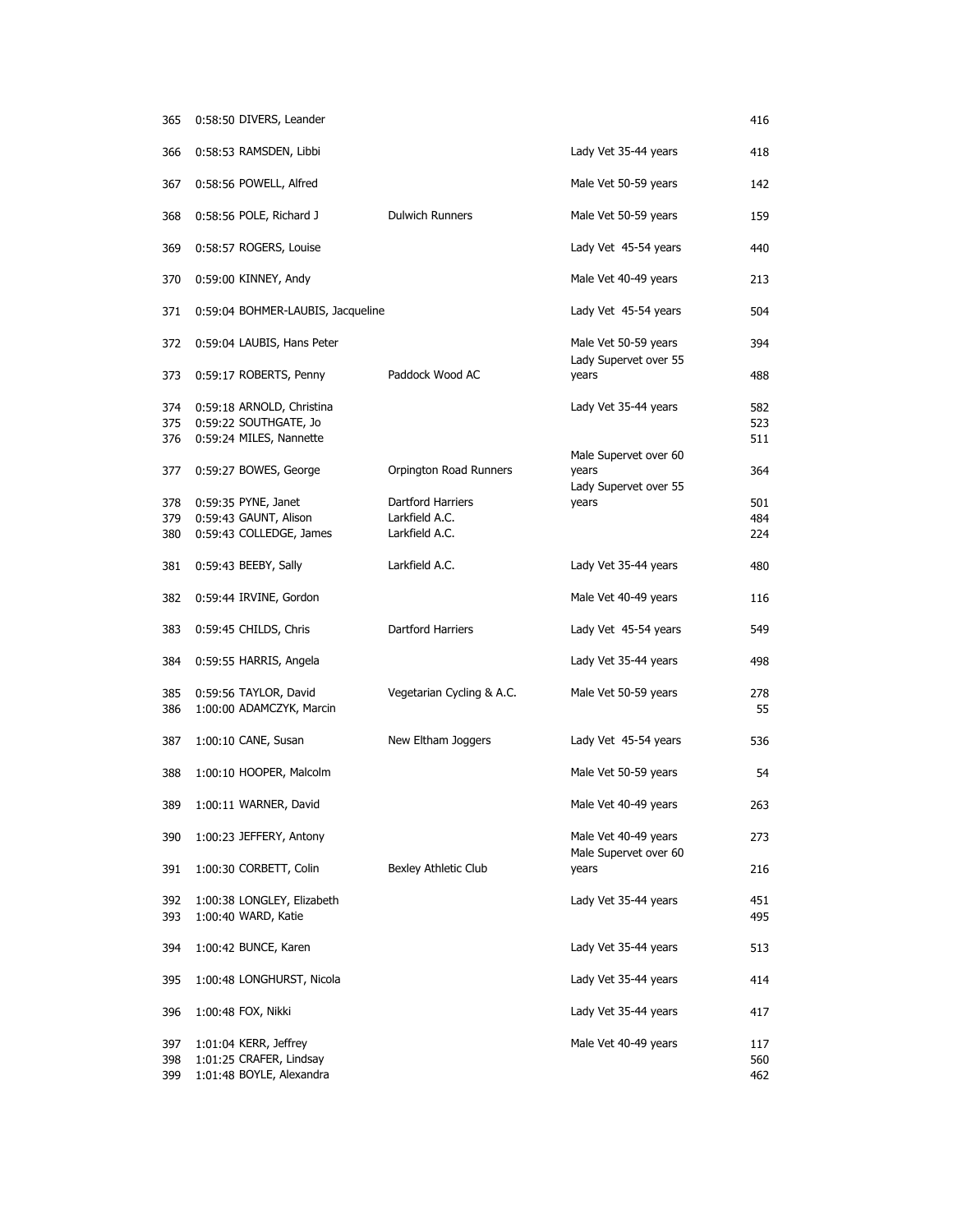| 400               | 1:01:51 WILKINSON, Beth                                                        | Orpington Road Runners     | Lady Supervet over 55<br>years                | 463               |
|-------------------|--------------------------------------------------------------------------------|----------------------------|-----------------------------------------------|-------------------|
| 401<br>402<br>403 | 1:01:55 PARKHOUSE, Charlotte<br>1:02:10 BOYLE, Hugh<br>1:02:30 ATKINSON, Marie | Orpington Road Runners     | Lady Vet 35-44 years                          | 443<br>162<br>445 |
| 404               | 1:02:39 BURCHETT, Paul                                                         | Havering 90 Joggers        | Male Supervet over 60<br>years                | 94                |
| 405               | 1:02:42 PARKER, Jean                                                           |                            | Lady Supervet over 55<br>years                | 419               |
| 406               | 1:03:15 DOWNIE, Lauren                                                         | Orpington Road Runners     | Lady Vet 45-54 years                          | 562               |
| 407               | 1:03:15 HORSLEY, Elizabeth                                                     | Cambridge Harriers         | Lady Vet 45-54 years                          | 576               |
| 408               | 1:03:16 HOFMANN, Gerti                                                         | Cambridge Harriers         | Lady Vet 45-54 years<br>Male Supervet over 60 | 522               |
| 409<br>410        | 1:03:24 JAMES, Gary<br>1:03:48 ABREY, Marie                                    | Petts Wood Runners         | years                                         | 233<br>514        |
| 411               | 1:03:51 LEBERL, Geoffrey                                                       | Vets AC                    | Male Supervet over 60<br>years                | 152               |
| 412               | 1:04:35 PERRY, Paula                                                           | Dartford Road Runners Club | Lady Vet 35-44 years                          | 575               |
| 413               | 1:04:42 MALLERY, Lynne                                                         | Dartford Road Runners Club | Lady Supervet over 55<br>years                | 552               |
| 414               | 1:04:53 KIMBER, Helen                                                          |                            | Lady Vet 35-44 years                          | 413               |
| 415               | 1:05:11 DOWSE, Peter                                                           |                            | Male Vet 50-59 years                          | 267               |
| 416               | 1:05:11 HAWTHORNE, David                                                       |                            | Male Vet 40-49 years                          | 317               |
| 417               | 1:05:21 TURVEY, Angela                                                         | Petts Wood Runners         | Lady Vet 45-54 years                          | 566               |
| 418               | 1:05:21 WESTON, Orla                                                           | Petts Wood Runners         | Lady Vet 45-54 years                          | 559               |
| 419               | 1:05:23 BARBUTI, Sandra                                                        | Istead & Ifield Harriers   | Lady Vet 35-44 years<br>Lady Supervet over 55 | 584               |
| 420               | 1:05:26 BOARD, Mary                                                            |                            | years                                         | 538               |
| 421               | 1:05:35 PEREIRA, Steve                                                         | Medway & Maidstone         | Male Vet 50-59 years                          | 280               |
| 422               | 1:05:44 HERDERSCHEE, Paul<br>423 1:06:08 PYNE, Katie                           | Dartford Harriers          | Male Vet 40-49 years                          | 313<br>500        |
| 424               | 1:06:27 GILES, Jeanette                                                        | Istead & Ifield Harriers   | Lady Supervet over 55<br>years                | 581               |
| 425               | 1:06:28 FOOKS, Helen                                                           | Istead & Ifield Harriers   | Lady Vet 35-44 years                          | 569               |
| 426               | $1:06:40$ HALL, Linda                                                          | Swanscombe Strollers       | Lady Supervet over 55<br>years                | 432               |
| 427               | 1:06:41 RIGHELATO, Louisa                                                      |                            |                                               | 411               |
| 428               | 1:07:00 SHILLINGFORD, Lucy                                                     |                            |                                               | 465               |
| 429               | 1:07:14 WOLFE, Bryan                                                           |                            | Male Supervet over 60<br>years                | 113               |
| 430               | 1:07:25 TURNHAM, Sally                                                         |                            | Lady Vet 45-54 years                          | 444               |
| 431               | 1:07:45 STEFAN, Mariana                                                        |                            |                                               | 585               |
| 432               | 1:07:47 OWEN, Christine                                                        |                            | Lady Vet 35-44 years                          | 453               |
| 433               | 1:07:47 SAUNDERS, Deborah                                                      |                            | Lady Vet 45-54 years                          | 454               |